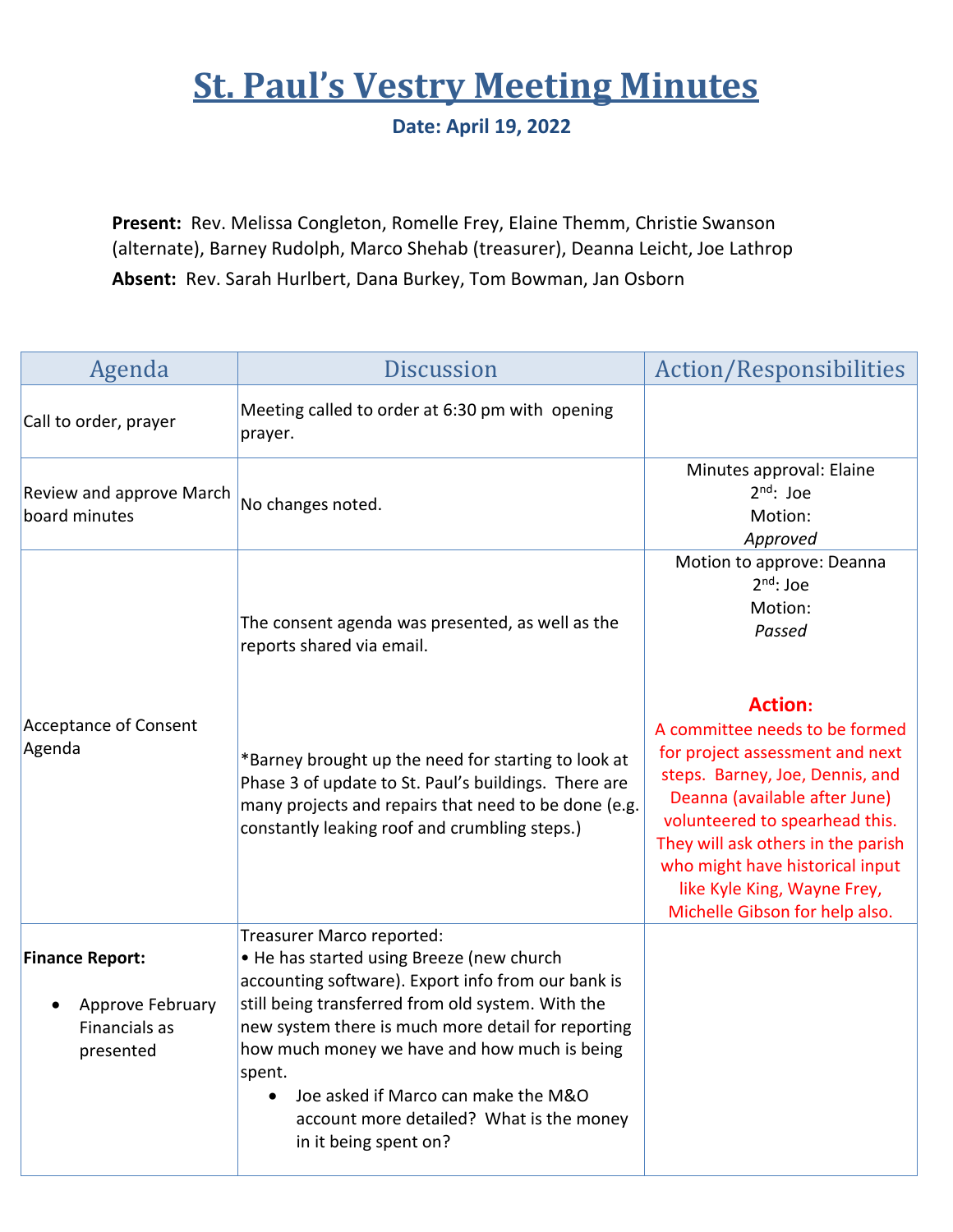| Agenda                                                               | <b>Discussion</b>                                                                                                                                                                                                                                                                                                                                                                                                                                                                                                            | Action/Responsibilities                                                                                                                                                                                                                                                                                            |
|----------------------------------------------------------------------|------------------------------------------------------------------------------------------------------------------------------------------------------------------------------------------------------------------------------------------------------------------------------------------------------------------------------------------------------------------------------------------------------------------------------------------------------------------------------------------------------------------------------|--------------------------------------------------------------------------------------------------------------------------------------------------------------------------------------------------------------------------------------------------------------------------------------------------------------------|
|                                                                      | Marco advised that he can run a report on exactly<br>where the money has been spent and send it out to<br>committee members.<br>Rev. Melissa questioned if the Warming<br>$\bullet$<br>Center was an M&O Expense? A. Yes.<br>Deanna commented that money going<br>towards Noisy Offering can be designated<br>now.                                                                                                                                                                                                           | <b>Action:</b><br>Marco will send out a report for<br>the M&O expenses. Some of these<br>may need to be classified under<br>the Rector's Discretionary Fund.                                                                                                                                                       |
|                                                                      | Marco also discussed the updated P&L and Balance<br>Sheet:<br>"Designated Restricted Funds": These are<br>listed under long-term liabilities, do we need<br>to still have these on here? It was discussed<br>that these are funds designated for specific<br>causes which may be outdated.                                                                                                                                                                                                                                   | <b>Action:</b><br>The Finance Committee needs to<br>look into the question re. the<br>"Designated Restricted Fund" and<br>discuss it.                                                                                                                                                                              |
|                                                                      | The "Ask my Accountant line on the P&L is<br>for expenses that Marco is waiting for more<br>info on, receipts, etc.                                                                                                                                                                                                                                                                                                                                                                                                          | <b>February Financials Accepted:</b><br><b>Motion: Elaine</b><br>$2nd$ : Deanna<br><b>Motion: Approved</b>                                                                                                                                                                                                         |
| Topic: Search for a Choir<br>Director                                | Update: The job description is being worked on<br>with input from organist Julie. The HR committee<br>has signed off on it and the plan is to post the job<br>soon and find a candidate this summer.<br>Joe gave a brief overview of the position.                                                                                                                                                                                                                                                                           | <b>Action:</b><br>At the next Vestry meeting the<br>final description will be presented<br>and an update on when the job will<br>be posted.                                                                                                                                                                        |
| <b>New Business:</b><br>Search for New Sexton                        | Our temporary sexton Eston may be returning to<br>school in the fall, so we need to start looking ahead<br>to finding someone this summer.<br>Deanna advised that she has someone in<br>mind that she will check with.                                                                                                                                                                                                                                                                                                       | <b>Action:</b><br>It was requested that the Vestry<br>start checking around for solutions<br>&/or likely candidates for the<br>position.                                                                                                                                                                           |
| <b>Diocesan Council</b><br>Recommendation<br>regarding vacation time | The Diocesan Council has recommended that:<br>"As possible, congregations grant an extra week of<br>paid vacation time for the calendar year of 200 to<br>clergy and lay employees."<br>Discussion followed as to which staff<br>members of St. Paul's this might apply to.<br>An Executive Session was called and<br>Secretary Alice stepped out of the room for<br>private discussion as was requested.<br>(Note: She does not receive any paid time<br>off, she is allowed to take vacation at will but<br>it is unpaid.) | <b>Action:</b><br>A motion was made for an extra<br>week of paid vacation be granted<br>to St. Paul's staff. This will include<br>Rev. Sarah, Rev. Melissa, Julie,<br>Alice & India $-$ pay to be according<br>to contractual agreements.<br><b>Motion: Elaine</b><br>2 <sup>nd</sup> : Deanna<br>Motion: Approved |